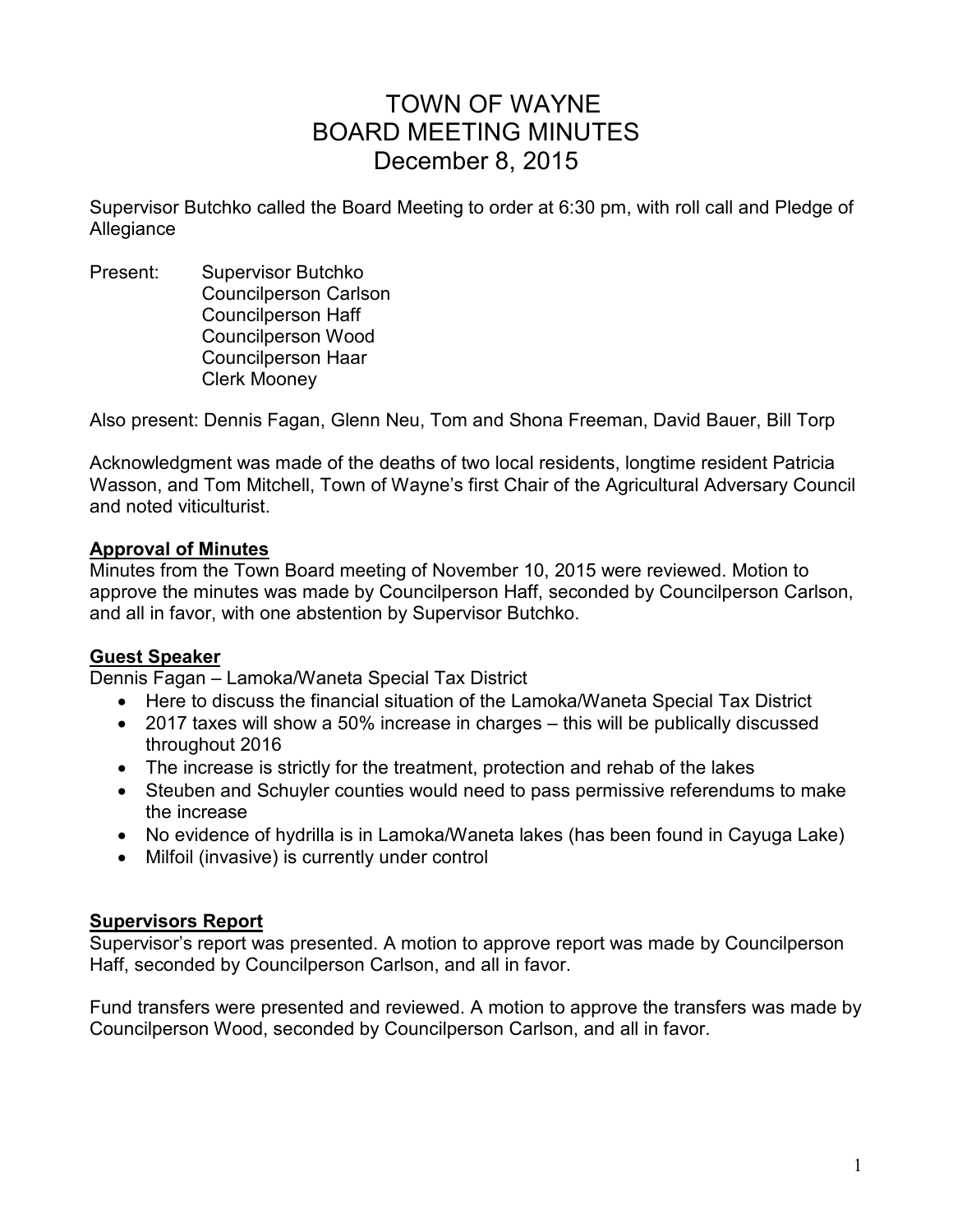A resolution was put forth to accept a Cyber Security Citizens' Notification Policy, which, for \$300+ provides insurance for computer security breach. This will be an annual fee. A motion to accept the resolution was made by Councilperson Haar, and seconded by Councilperson Wood. All in favor per roll call vote.

| <b>Supervisor Butchko</b>    | Aye |
|------------------------------|-----|
| <b>Councilperson Carlson</b> | Aye |
| <b>Councilperson Wood</b>    | Aye |
| <b>Councilperson Haff</b>    | Aye |
| <b>Councilperson Haar</b>    | Aye |

Mr. Butchko asked the board for permission to pay the retirement bill by December 14, instead of waiting until next year. This will save the town almost \$400. The board approved this and granted permission.

# **Clerks Report**

The November clerks report was presented. No discussion.

Vouchers were presented and discussed. A motion to approve vouchers, Abstract 11 of 2015, was made by Councilperson Carlson, seconded by Councilperson Haar, and all in favor.

- General Account
	- o Voucher 294 Voucher 323
	- o Total \$17,321.22
- Highway Account
	- $\circ$  Voucher 131 142
	- o Total \$45,002.11
- TA Account
	- $\circ$  Voucher 52 56
	- $\circ$  Total \$7,244.00
- SL Account
	- o Voucher 12
	- $\circ$  Total \$202.49

# **Justice Report**

The report was presented and no discussion.

# **Highway Superintendent Report**

Journal presented and discussed.

The Larson Design Group CBGB Grant was simply recommendations for what could be done now. The Group has taken those recommendations and submitted another grant to NY State on behalf of the town to act on some of the recommendations. We should know whether we get the grant or not by end of 2015. The town will have to come up with about 2% of the money.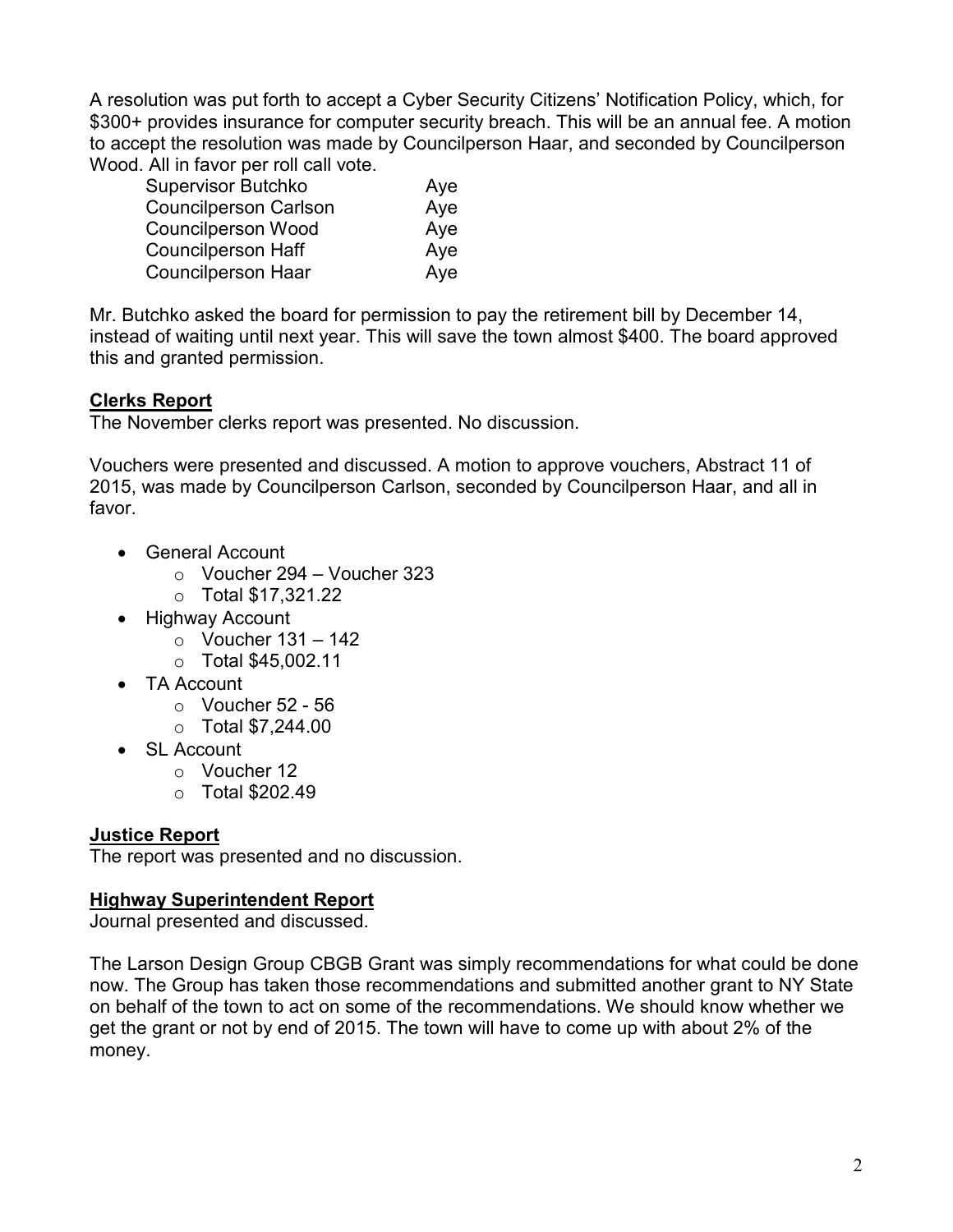Mr. Mike O'Connell of Larson Engineering and Superintendent Bauer made a survey of approximately 30 culverts that cross under the lower lake road, and Keuka Village Road. For no more than \$5000 Mr. O'Connell will take a GPS inventory of them before years end.

There is a pipe/head wall that needs attention in the next construction season. Mike O'Connell from Larson will evaluate this under a separate proposal.

Supervisor Butchko would like to sign a 2016 contact for continued general consulting services with Larson Design. Councilperson Carlson made a motion to approve Larson Design Group as our engineering consulting group. It was seconded by Councilperson Haff, and all in favor.

### **Property Assessor Report**

Mr. Torp thanked the town for his gift.

Most of the town cemeteries have been identified.

Mr. Torp is working on Lot 8 in Crystal Beach area. It is the access for some of the Crystal Beach people.

He will check out the remote location building permits next week with a Town truck.

All the star exemptions are out and it's just going to be a normal review process.

The town must maintain the 3 year cycle for legal documentation. 2018 is the target date.

Supervisor Butchko had a meeting regarding shared services with Urbana and Pulteney for the new Assessor David Oliver. Pulteney and Mr. Oliver have a separate contract as does Urbana and Mr. Oliver. The town will contract with Urbana, and not with Mr. Oliver directly. The contract will be \$15,800/year to come in one day a week, Tuesdays, and to be available for phone consult and questions the rest of the week. There is also \$4000 in the budget available to pay Mr. Torp to come in on Saturday's morning if needed.

The Property Tax Exempt Law the town passed earlier this year has not received the attention we had hoped. Mr. Butchko will follow up with Wendy Flaitz, then present to the board in the future.

The assessor's business incentive exemption will continue.

#### **Code & Zoning Officer**

Review of report as submitted. No discussion.

#### **Planning Board**

No approved minutes available this month.